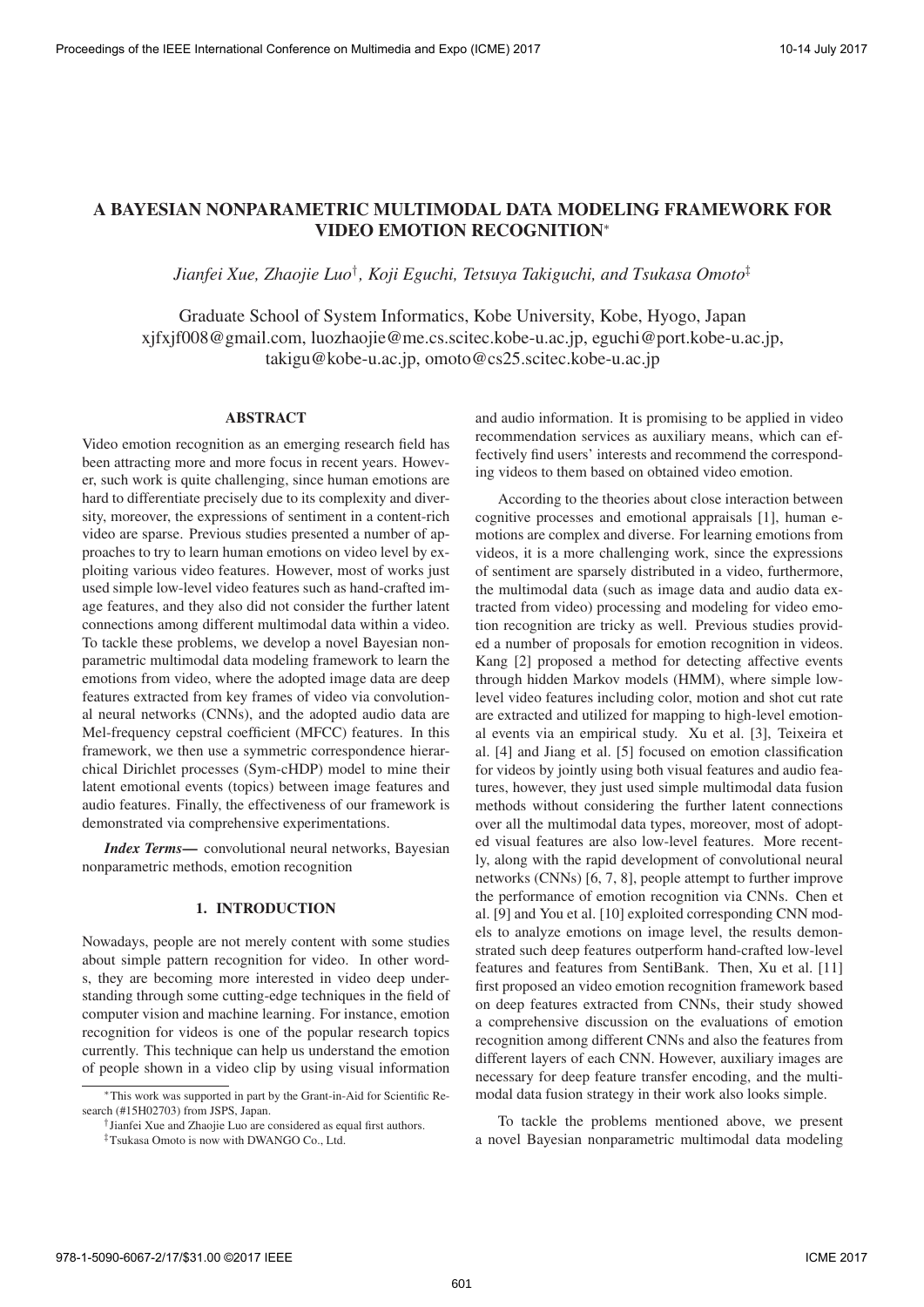

Fig. 1. A flowchart of our proposed method for video emotion classification.

framework for video emotion recognition in this paper. According to the framework, CNN-based deep features and M-FCC features drawn from videos are deemed as image features and audio features. Then, we introduce a symmetric correspondence hierarchical Dirichlet processes (Sym-cHDP) model [12] to further learn the latent emotional events (topics) from image features and audio features. Based on learning results, a supervised classifier will be utilized to predict an emotional label for each video. Comparative experiments are conducted to evaluate the effectiveness of our method from different aspects.

## 2. FRAMEWORK

As we mentioned in Sec. 1, human emotion recognition for videos is a quite challenging work due to its complexity, diversity and sparsity. To improve the emotion learning performance, we adopt a Bayesian nonparametric multimodal data modeling method to further understand the latent sentimental information from extracted video deep features.

Firstly, we give an overview of our framework, which is depicted in Fig. 1. From this figure, we can find that there are two core models embedded in this framework: one is a CN-N model for deeply learning the images drawn from videos, the other is a Bayesian nonparametric topic model (*i.e.*, SymcHDP) for modeling image features and audio features via mining their latent emotional events (topics).

According to the flowchart of our method, image data and audio data are firstly extracted from each video. For images, we then input them to a CNN model. Generally, CNN architecture involving a sequence of deep learning layers is directly utilized for image classification [6, 7, 8]. However, recent study [11] shows that the features drawn from deeper layers in CNN express more in-depth information, such as sentimental information. In our work, we therefore draw the corresponding image deep features via CNN for emotion recognition. The details about CNN models and deep features adopted in

our work will be specified in Sec. 3.1. Meanwhile, for audio data, we uniformly sample a 24-dimensional MFCC descriptor over every 5  $ms$  time-window with 50% overlap from entire soundtrack of each video. Such MFCC features are good audio representation for the case of emotion recognition.

Then, we use a symmetric correspondence hierarchical Dirichlet processes (Sym-cHDP) model [12] to handle the multimodal data modeling issue in our framework. SymcHDP as an extension of HDP [13] is also a Bayesian nonparametric topic model. Original HDP is well-known for text mining, whose theory assumes that each text document is represented as a mixture of latent topics, and each latent topic is represented as a word distribution. HDP models multiple text documents as multiple infinite Dirichlet processes connected by sharing the same mixture of components (topics). In the case of video emotion analysis, we are inspired that the structure of emotion expression in video multimodal data has a similar form. We respectively use visual words and audio words to represent CNN-based deep features and MFCC features. For each video, the video emotion can be expressed with a collection of latent emotional events occurring in the video, while each emotional event reflects in corresponding visual words and audio words. For instance, there is a usergenerated video clip showing that a little girl is scared when she is watching a horror movie. The *scared* can be considered as an emotional event, which simultaneously causes a fearful facial expression in visual data, and a crying voice in audio data. Therefore, we use Sym-cHDP model incorporated with a symmetric correspondence mechanism to mine the latent emotional events between visual words and audio words within each video, which is very meaningful and helpful for video emotion analysis. The detailed modeling process will be specified in Sec. 4.

Note that Sym-cHDP is an unsupervised model, which means a supervised classifier should be joined up after this unsupervised learning process, for predicting a real emotional label for each video.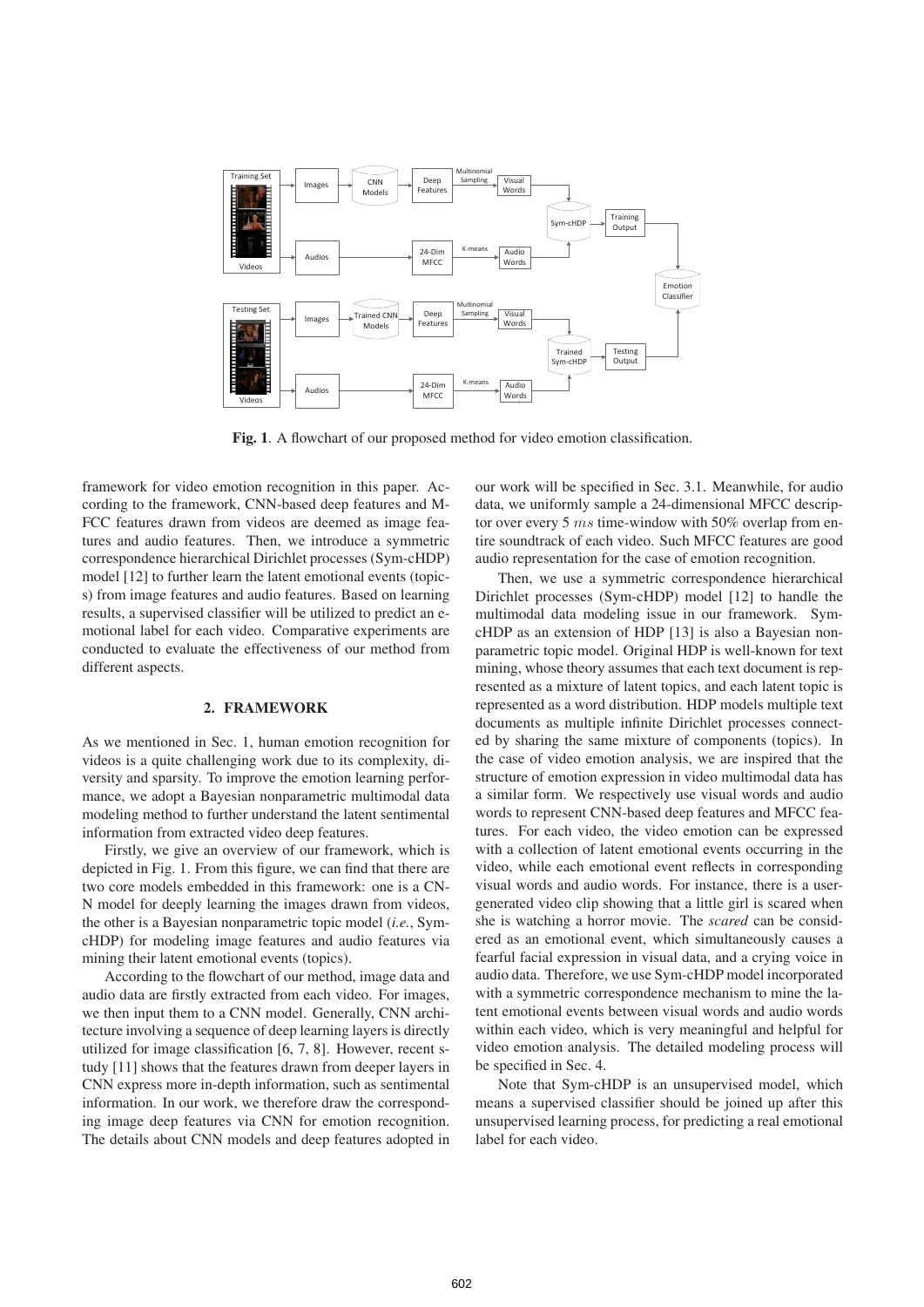#### 3. DESCRIPTION OF FEATURES

#### 3.1. CNN-based Deep Features

The latest generation of CNNs, such as AlexNet [6], VGG [7] and GoogleLeNet [8], have achieved remarkable performance for large-scale image classification tasks due to their deep and systematic learning architecture. However, when facing more abstract and complex learning scenario such as image/video emotion recognition, directly using such CNNs cannot perform as good as they did on image classification. But these attempts are still significative, since they provided important clues that the features drawn from high-level (deeper) layers in CNNs potentially contain some sentimental information.

The latest study [11] experimentally demonstrates AlexNet and VGG deep architectures are more suitable for video emotion recognition than GoogleLeNet deep architecture. Besides, the features extracted from fully connected layers work more effectively than the ones extracted from convolutional layers. In our method, we therefore respectively draw the features from fully connected layers in AlexNet, VGG-F [7] and VGG-S [7] as our deep features to conduct the video emotion recognition tasks. Note that VGG model evolving from AlexNet model has several different architecture designs due to considering different accuracy/speed trade-offs. Here, two typical VGG models, *i.e.*, VGG-F and VGG-S, are selected for our work, where VGG-F focuses on speed, and VGG-S focuses on accuracy. Since there are two fully connected layers (*fc6* and *fc7*) existing in each of three CNN models, we totally evaluate six different combination patterns of deep features during the experimental phase.

#### 3.2. Extraction of Visual Words and Audio Words

Since extracted deep features and MFCC features cannot be directly utilized in Sym-cHDP, we need to convert these features into independent visual words and audio words.

For CNN-based deep features, each deep feature drawn from *fc6* layer or *fc7* layer is an m-dimensional vector, which can be expressed with  $D_{fj} = (d_{fj1}, d_{fj2}, ..., d_{fjm})$ , note that  $f$  is the index of video, and  $j$  is the index of image. We assume that each element d maps to an exclusive type of visual word, which means the vocabulary size of visual word  $V_D$  is equal to m. After *drop-out* processing, each element in deep feature vector becomes a nonnegative continuous variable, which can be considered as a likelihood of corresponding visual word. Then, we can draw the visual word count vector  $n_{fj}$  from a multinomial distribution:

$$
\boldsymbol{n}_{fj} = (n_{fj1}, n_{fj2}, ..., n_{fjV_D}) \sim Multinomial(N, \boldsymbol{P}_{\boldsymbol{D}_{fj}}) \tag{1}
$$

where N is the total number of visual words, and  $N = \sum_{n=1}^{N_D} n_i$ .  $\sum_{v=1}^{V_D} n_{fjv}$ .  $P_{D_{fj}}$  is a normalized representation for  $D_{fj}$ . In this way, the visual word set  $X_{fj}$  for image j in video f can be filled with sampled  $N$  visual words. On video lev-



Fig. 2. Graphical representation for SBC of Sym-cHDP.

el, we can obtain the visual word set  $X_f$  for video f with  $X_f = \{X_{f1}, X_{f2}, \ldots, X_{fJ_f}\}$ , where  $J_f$  is the total image counts in video f.

For audio MFCC features, we assume that each 24 dimensional MFCC descriptor represents an audio word. Then, we use a simple  $K$ -means method to cluster all the MFCC descriptors into  $V_M$  clusters, which is treated as the vocabulary size of audio word. Since an MFCC descriptor is sampled per 5 ms, the total audio word counts for each video will depend on the length of the video.

### 4. MULTIMODAL DATA MODELING

### 4.1. Generative Process

As we mentioned in Sec. 2, the video emotion can be expressed with a collection of latent emotional events occurring in the video, while each emotional event reflects in corresponding visual words and audio words. To cope with such multimodal data modeling issue for video emotion analysis, we therefore adopt a Sym-cHDP model [12], which incorporates a flexible symmetric correspondence mechanism [14] for modeling the generative process of video multimodal data. In Fig. 2, we illustrate a stick-breaking construction (S-BC) [13] of Sym-cHDP with a graphical representation. Similar to original HDP, Sym-cHDP also has a two-layer hierarchy with global measure G and local measure  $G_f$ , where f denotes the index of the video. For SBC, we respectively use component (topic/emotional event) weight vectors  $\beta$  and  $\pi_f$ to construct corresponding measures in Sym-cHDP, the process is described as below:

$$
G = \sum_{k=1}^{\infty} \beta_k \delta_{\phi_k}, \quad G_f = \sum_{k=1}^{\infty} \pi_{fk} \delta_{\phi_k}
$$
 (2)

where each component weight vector consists of an infinite number of corresponding component weights, *i.e.*,  $\beta$  =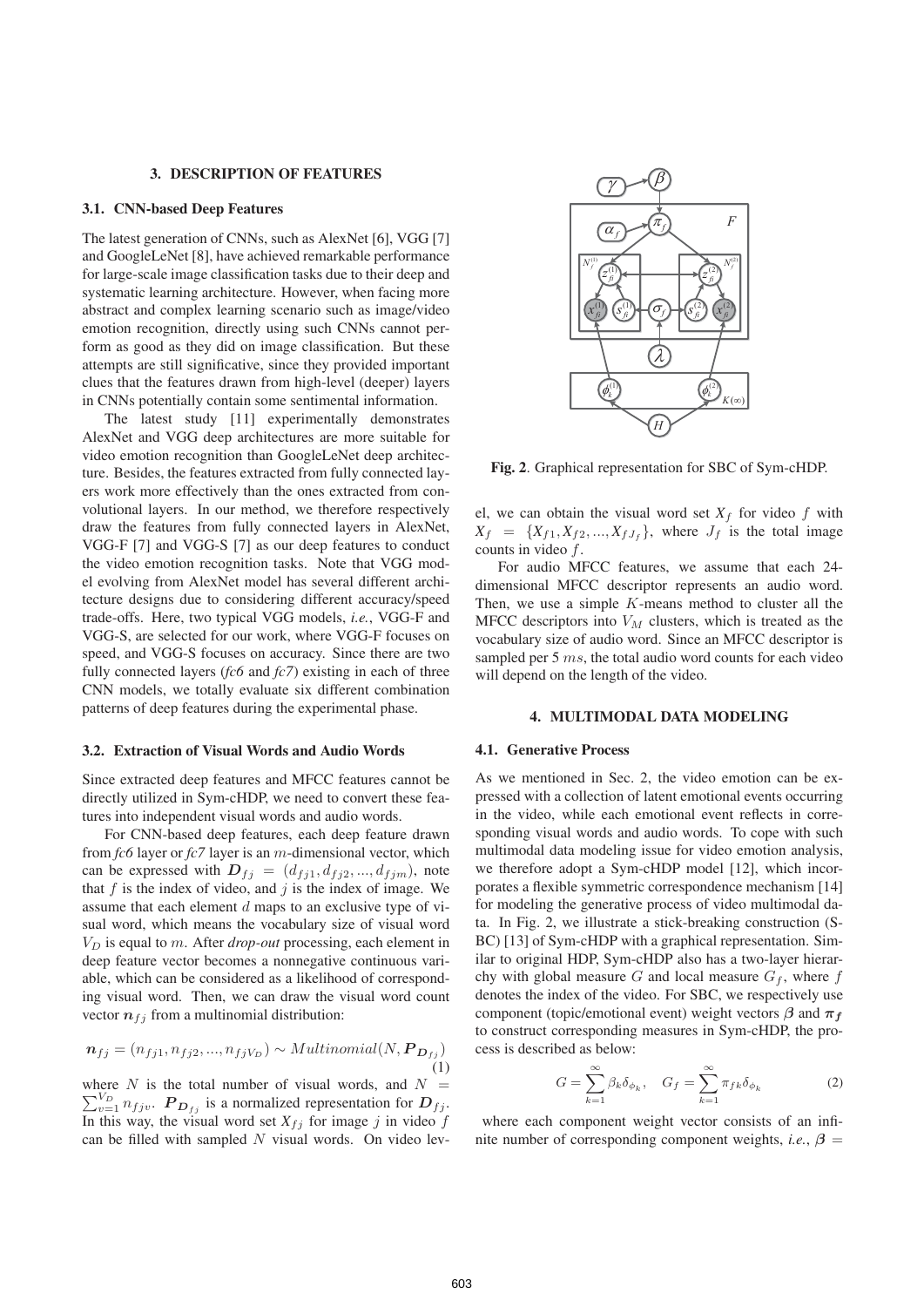$\{\beta_1, \beta_2, ..., \beta_k, ...\}$  and  $\pi_f = \{\pi_{f1}, \pi_{f2}, ..., \pi_{fk}, ...\}$ .  $\delta_{\phi_k}$  is a probability measure concentrated at component  $\phi_k.$ 

Then, the generative process of Sym-cHDP is described with following steps:

Step 1: We draw the global component weight vector *β* from  $\overline{GEM}(\gamma)$  with a hyperparameter  $\gamma$ .

**Step 2:** Conditioned on  $\beta$  and hyperparameter  $\alpha_f$ , each local component weight vector  $\pi_f$  is drawn from  $DP(\alpha_f, \beta)$ .

Step 3: For each video, we draw a multinomial pivot flag generator  $\sigma_f$  from  $Dir(\lambda)$  with a hyperparameter  $\lambda$ .

**Step 4:** For the *i*th word of data type<sup>1</sup> l in video f, a pivot flag  $s_{fi}^{(l)}$  is drawn from  $Multinomial(\boldsymbol{\sigma_f})$ .

**Step 5:** If  $s_{fi}^{(l)} = l$ , draw an emotional event  $z_{fi}^{(l)}$  from  $\pi_f$ . Otherwise if  $s_{fi}^{(l)} = h \neq l$ , draw an emotional event  $z_{fi}^{(l)}$  from  $Uniform(z_{f1}^{(h)}, ..., z_{fH_f}^{(h)}). \tag{4}$ 

**Step 6:** Conditioned on sampled  $z_{fi}^{(l)}$ , a word  $x_{fi}^{(l)}$  is drawn from  $f(x_{fi}^{(l)} | \phi_k^{(l)}, k = z_{fi}^{(l)}).$ 

Here,  $GEM()$  indicates a GEM process [13], which is formed by such a process:  $\beta_k \sim Beta(1, \gamma)$ ,  $\beta_k$  =  $\hat{\beta}_k \Pi_{i=1}^{k-1} (1 - \hat{\beta}_i)$ .  $DP()$  and  $Dir()$  represent Dirichlet process and Dirichlet distribution, respectively. Different from other correspondence mechanisms [15], Sym-cHDP utilizes a multinomial pivot flag generator, which samples a pivot flag to control the way of generating the emotional event for the current word. For the word  $x_{fi}^{(l)}$  with data type *l*, if its sampled pivot flag points at the same data type (*i.e.*,  $s_{fi}^{(l)} = l$ ), the process of its emotional event assignment will be independent from other emotional event assignments and only associated with  $\pi_f$ . However, if its sampled pivot flag points at the other data type h (*i.e.*,  $s_{fi}^{(l)} = h \neq l$ ), its emotional event will be drawn from a uniform distribution that includes all the emotional events assigned to  $H_f^{(h)}$  words with those pivot flags. Different from word counts  $N_f^{(h)}$ ,  $H_f^{(h)}$  is the number of words that have been already assigned with emotional events at the current step. Hence,  $H_f^{(h)} \le N_f^{(h)}$ . Additionally,  $f(x_{fi}^{(l)} | \phi_k^{(l)})$  indicates a word distribution conditioned on  $\phi_k^{(l)}$ . In fact, all the  $\{\phi_k^{(l)}\}_{l=1}^2$  drawn from a base measure H share the same  $K$  emotional events.

Through such symmetric correspondence mechanism, Sym-cHDP can model the multimodal data with latent connections more flexibly, which is very beneficial to video emotion analysis.

#### 4.2. Inference Method

In this section, we derive an inference method to estimate the latent emotional events and other variables within Sym-cHDP based on posterior representation sampler [16].

First of all, two component weight vectors  $\beta$  and  $\pi_f$  are sampled by:

$$
\beta = (\beta_1, ..., \beta_K, \beta_u) \sim Dir(T_{\cdot 1}, ..., T_{\cdot K}, \gamma)
$$
 (3)

$$
\boldsymbol{\pi_f} = (\pi_{f1}, ..., \pi_{fK}, \pi_{fu}) \sim Dir(\tilde{\pi}_{f1}, ..., \tilde{\pi}_{fK}, \alpha_f \beta_u)
$$
(4)

where every original infinite component weight vector is reformulated with a new augmentable finite vector that consists of <sup>K</sup> components and a promising component <sup>u</sup>. <sup>T</sup>*·*<sup>k</sup> is a new variable that denotes the table counts in the Chinese restaurant franchise (CRF) representation [13] of Sym-cHDP, we can find more detailed explanation and sampling approach for <sup>T</sup>*·*<sup>k</sup> in paper [13]. In addition,  $\tilde{\pi}_{fk} = \alpha_f \beta_k + \sum_{(l)} C_{flk}^{(l)}$ , where  $C_{flk}^{(l)}$  denotes the counts for the word with data type l in video  $f$  possessing the pivot flag with the same data type  $l$  when the sampled emotional event is k.

As we described in Sec. 4.1, the pivot assignment affects the way of sampling emotional event in Sym-cHDP. We therefore derive a full conditional joint likelihood for estimating both emotional events  $z_{fi}^{(l)}$  and pivot flag  $s_{fi}^{(l)}$  for each word:

$$
P(z_{fi}^{(l)} = k, s_{fi}^{(l)} = l | x_{fi}^{(l)} \propto P(s_{fi}^{(l)} = l) P(z_{fi}^{(l)} = k) P(x_{fi}^{(l)} | z_{fi}^{(l)} = k)
$$
  
= 
$$
\begin{cases} \frac{C_{fi}^{-1}}{C_{fi}^{-1} + \sum_{l' \neq l} C_{fl'} + 2\lambda} \cdot \pi_{fk} \cdot f_{k}^{-x_{fi}^{(l)}}(x_{fi}^{(l)}) & \text{if } k \text{ is used} \\ \frac{C_{fi}^{-1}}{C_{fi}^{-1} + \sum_{l' \neq l} C_{fl'} + 2\lambda} \cdot \pi_{fu} \cdot f_{k}^{-x_{fi}^{(l)}}(x_{fi}^{(l)}) & \text{if } k \text{ is newborn} \end{cases}
$$
(5)

$$
P(z_{fi}^{(l)} = k, s_{fi}^{(l)} = h|x_{fi}^{(l)}\rangle \propto P(s_{fi}^{(l)} = h)P(z_{fi}^{(l)} = k)P(x_{fi}^{(l)}|z_{fi}^{(l)} = k)
$$

$$
= \frac{C_{fh}^{-fli} + \lambda}{C_{fh}^{-li} + \sum_{h' \neq h} C_{fh'} + 2\lambda} \cdot \frac{n_{fk}^{(h)}}{N_f^{(h)}} \cdot f_k^{-x_{fi}^{(l)}}(x_{fi}^{(l)}) \quad (6)
$$

where  $C_{fl}$  denotes the counts for the pivot flag pointing at data type  $l$  over all the multimodal data in video  $\bar{f}$ , and a superscript  $-fli$  appearing in  $C_{fl}$  (*i.e.*,  $C_{fl}^{-fli}$ ) means the removal of the pivot flag count for the word *i*.  $n_{fk}^{(h)}$  denotes the counts for emotional event  $k$  assigned to words of data type  $h$  in video f.  $f_k^{-x_{fi}^{(l)}}(x_{fi}^{(l)})$  and  $f_{k^{new}}^{-x_{fi}^{(l)}}(x_{fi}^{(l)})$  are two different types of conditional word likelihood functions conditioned on emotional event k. When the k is previously used,  $f_k^{-x_{fi}^{(l)}}(x_{fi}^{(l)})$  is formulated with:

$$
f_k^{-x_{fi}^{(l)}}(x_{fi}^{(l)} = v^{(l)}) = \int f(x_{fi}^{(l)} = v^{(l)}|\phi_k^{(l)})p(\phi_k^{(l)}|X_{lk}^{-fli}, H) d\phi_k^{(l)}
$$

$$
= \frac{n_{kv}^{-fli}}{\sum_{v^{(l)}} n_{kv^{(l)}}^{-fli} + V^{(l)}\tau}
$$
(7)

when the k is newborn,  $f_{k^{neu}}^{-x_{fi}^{(l)}}(x_{fi}^{(l)})$  is formulated with  $f_{k^{new}}^{-x_{fi}^{(l)}}(x_{fi}^{(l)}) = \frac{1}{V^{(l)}}$ , where  $v^{(l)}$  is the index of words in the vocabulary of data type l.  $X_{lk}^{-fli}$  is a set involving all the words of data type l with emotional event k except for  $x_{fi}^{(l)}$ .  $n_{kv^{(l)}}^{-fil}$ is the counts for the word  $v^{(l)}$  assigned to emotional event k

<sup>&</sup>lt;sup>1</sup>In our work, we only consider visual and audio words, so  $l \in \{1, 2\}$ .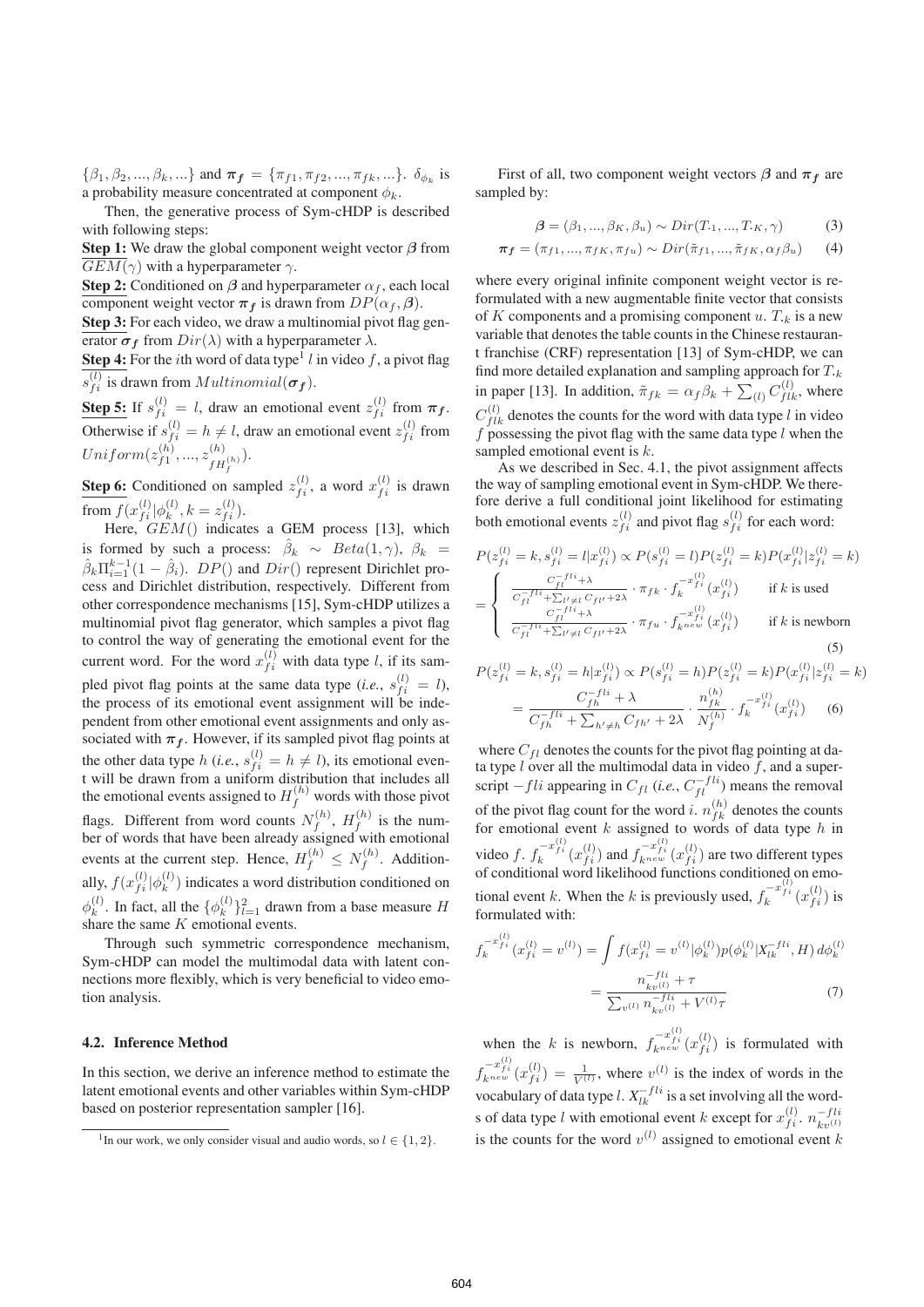| Methods |            | <b>CNN</b> | HDP(0.1)       | HDP(0.5)       | HDP(1.0)       |
|---------|------------|------------|----------------|----------------|----------------|
| AlexNet | fc6<br>fc7 | 24.68      | 23.85<br>20.53 | 24.87<br>25.85 | 24.13<br>24.75 |
| $VGG-F$ | fc6<br>fc7 | 28.01      | 26.38<br>23.84 | 28.84<br>26.52 | 27.78<br>25.14 |
| VGG-S   | fc6<br>fc7 | 31.27      | 28.11<br>26.83 | 33.15<br>31.35 | 31.65<br>29.94 |

Table 1. Unimodel Results with Different Deep Features

except for  $x_{fi}^{(l)}$ .  $V^{(l)}$  is the vocabulary size of data type l.  $\tau$  is a hyperparameter for a Dirichlet distribution, and  $H = Dir(\tau)$ .

Finally, we apply Gibbs sampling approach to implement this inference method for Sym-cHDP. In this way, the latent emotional events can be well learned from observed visual words and audio words within each video.

### 5. EXPERIMENTS

#### 5.1. Experimental Setup

In this experiment, an *Acted Facial Expressions in the Wild*  $(AFEW)^2$  dataset that comprises 957 video clips extracted from movies, is adopted for evaluation. In AFEW dataset, several key frames deemed as image data are drawn from each video clip for emotion recognition. Videos are categorized with seven basic emotions containing *angry*, *happy*, *disgust*, *fear*, *sad*, *surprise* and *neutral*.

For deep feature extraction, we adjust the dimension  $m$  of *fc6* layer and *fc7* layer for each CNN from 4096 to 1024 to cut the computation cost, which means the vocabulary size of visual word  $V_D$  is specified to 1024. For each key frame, we set the total number of extracted visual words  $N$  to 5120. For audio MFCC feature extraction, the vocabulary size of audio word  $V_M$  is set to 1000.

For the initialization of nonparametric topic models (*i.e.*, HDP, Sym-cHDP and other baseline models), the hyperparameters  $\gamma$  and  $\alpha_f$  are sampled from a gamma prior  $Gamma(1.0, 1.0)$ , and updated every iteration. The Gibbs sampling system will totally run 1000 iterations so as to let all the variables in the model fully converge.

A simple LIBLINEAR $3$  classifier is finally utilized in our framework for video emotion classification. We conduct evaluations with a five-fold cross-validation scheme. The performance is measured by average classification accuracy.

### 5.2. Unimodal Analysis on Deep Features

In this section, we focus on unimodal (only image data used) emotion analysis by using CNN and HDP, to evaluate the performance on different CNN models and different types of deep features within these CNN models, as shown in Tab. 1.

Table 2. Multimodal Results with Different Methods

| <b>CNN</b> Models | AlexNet |       | VGG-F           |       | VGG-S           |       |
|-------------------|---------|-------|-----------------|-------|-----------------|-------|
| Features          | fc6     | fc7   | fc <sub>6</sub> | fc7   | fc <sub>6</sub> | fc7   |
| <b>LIBLINEAR</b>  | 24.11   | 24.78 | 28.21           | 28.54 | 31.88           | 30.02 |
| <b>SVM</b>        | 24.32   | 25.88 | 29.65           | 29.11 | 32.11           | 31.88 |
| CI-HDP            | 25.31   | 26.16 | 28.85           | 27.56 | 34.10           | 32.25 |
| Corr-HDP(Visual)  | 25.52   | 26.53 | 29.94           | 28.21 | 34.34           | 32.91 |
| Corr-HDP(Audio)   | 24.32   | 25.52 | 28.54           | 27.91 | 33.56           | 31.79 |
| Sym-cHDP          | 27.95   | 27.89 | 31.07           | 29.94 | 35.22           | 33.11 |

Evaluation on Deep Features with HDP. HDP as a unimodel version of Sym-cHDP is utilized for evaluating the emotion classification performance on different types of deep features. In this experiment, we respectively assign the controlling parameter  $\tau$  with  $\tau = 0.1$ ,  $\tau = 0.5$  and  $\tau = 1.0$ , to conduct three different sets of experiments. According to Tab. 1, for the cases of using VGG-F and VGG-S, the deep features drawn from the *fc6* layer significantly outperform the ones drawn from the *fc7* layer, while such phenomenon is not so clear in the case of using AlexNet. This indicates that the *fc6* layer may involve more sentimental information than the *fc7* layer for the same image. Besides, we can find that the HDP performs the best when  $\tau = 0.5$ .

Comparison between CNN methods and HDP methods. To validate the effectiveness of HDP model, we also conduct three comparative experiments by directly using three different CNN models. The results demonstrate that the optimized HDP outperforms CNN method by 4.47%, 2.96% and 6.01%, when using AlexNet, VGG-F and VGG-S, respectively. This indicates that the learning process for latent emotional events in HDP can actually boost the emotion recognition performance. Besides, we observe that VGG-S performs the best among all the CNN models, so we infer that the VGG-S architecture is more suitable for the emotion recognition task.

#### 5.3. Multimodal Analysis

Finally, comprehensive experiments based on video multimodal data (visual data and audio data) are conducted for evaluating our method and other baselines. Here, we select two styles of baseline sets: the baseline models in the first set are general classifiers including LIBLINEAR and SVM, where the deep features and MFCC features are simply fused without being further learned, the baseline models in the second set are other nonparametric topic models including conditionally independent HDP (CI-HDP) inspired by paper [17], and correspondence HDP (Corr-HDP) inspired by paper [15]. In the initialization phase, we set  $\tau = 0.5$  to all the nonparametric topic models, and set  $\lambda = 1.0$  to Sym-cHDP. The experimental results are shown in Tab. 2.

Compared with both LIBLINEAR and SVM, our method with Sym-cHDP significantly outperforms those general classifiers for every scenario, which demonstrates that the mined latent emotional events from visual words and audio word-

<sup>2</sup>https://cs.anu.edu.au/few/AFEW

<sup>3</sup>https://www.csie.ntu.edu.tw/ cjlin/liblinear/